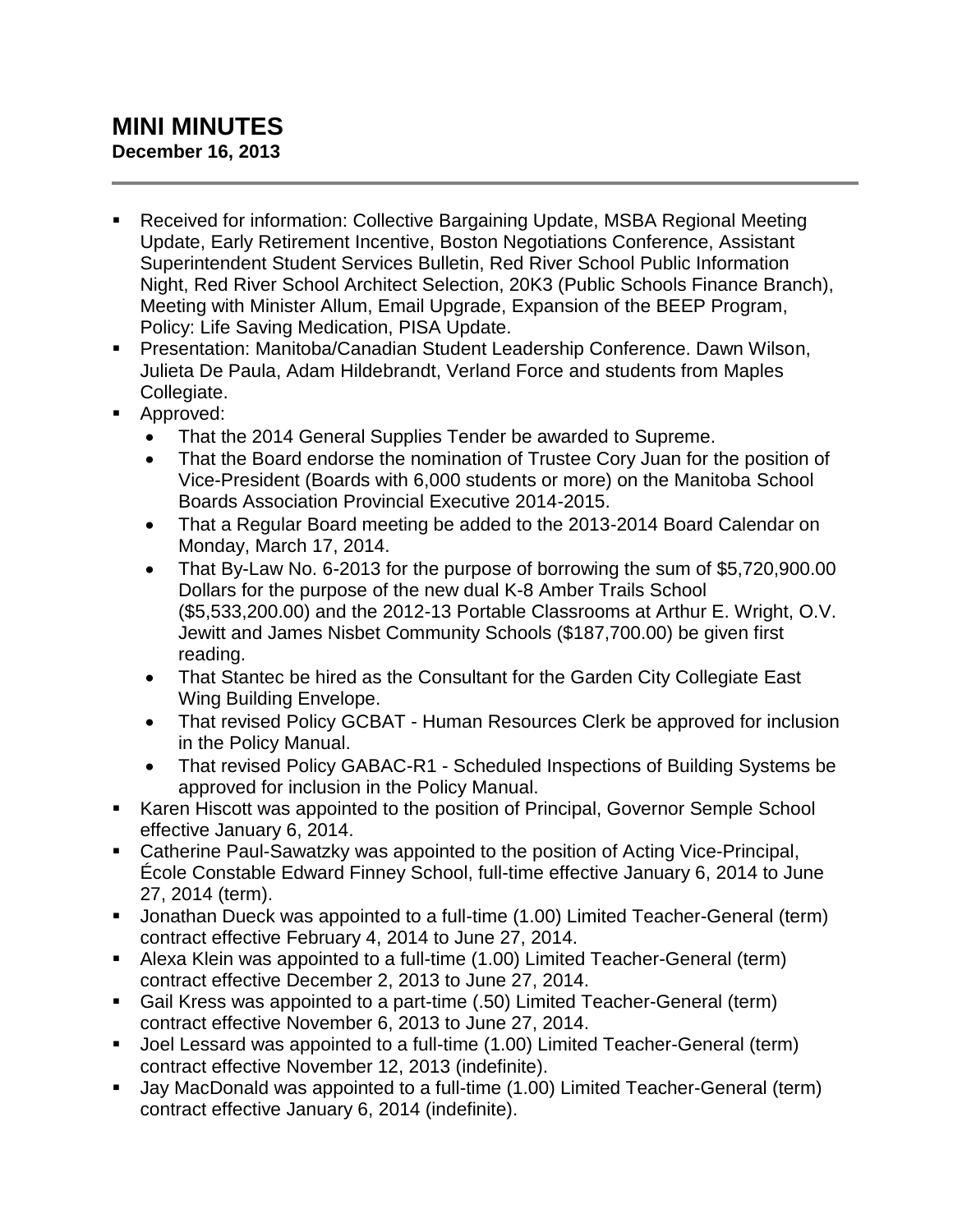- Roberta Matheson was appointed to a full-time (1.00) Limited Teacher-General (term) contract effective January 6, 2014 to June 27, 2014.
- Natalie Kuypers was granted a leave of absence, full-time (1.00), without pay, effective April 17, 2014 to September 1, 2014.
- Robert Page was granted a leave of absence, full-time (1.00), without pay, effective September 2, 2014 to June 30, 2015.
- The following teachers were appointed to Substitute Teacher contracts effective the 2013-2014 school year: Jonathan Dueck, Andrew Gamby, Robert Holmes, Jordan Laidlaw.
- Cory Ash was granted a leave of absence, part-time (3.25 hours per day), without pay, effective November 25, 2013 to March 31, 2014.
- John McLean was granted a leave of absence, full-time (6.5 hours per day), without pay, effective January 6, 2014 to August 31, 2014.
- Chantal Labonte was appointed to the position of Custodian, full-time, (8 hours per day) effective December 16, 2013.
- **Joginder Dhami gave notice of intent to retire from the position of Custodian effective** December 31, 2013.
- Nadiya Topalo was appointed to a full-time (1.00) term Instructor position effective November 19, 2013 to January 24, 2014.
- Received for payment:
	- Cheques #2141025-#2141414 and #779-#788, US\$ cheques #214043- #214071, direct deposits #20141727-#20142496 and pre-authorized debits #2014068-#2014076 in the amount of \$2,033,186.12 be approved.
	- Certificate of Payment No. 7 for the Amber Trails School project in the amount of \$1,240,698.81 be paid to Bockstael Construction Limited.
	- Statutory Holdback on Certificate of Payment No. 7 for the Amber Trails School project in the amount of \$95,806.86 be paid to the SOSD/Bockstael Construction account.
	- Certificate of Payment No. 4 for the FY14 Portables at Belmont and West St. Paul schools in the amount of \$81,987.11 be paid to Gardon Construction Ltd.
	- Statutory Holdback on Certificate of Payment No. 4 for the FY14 Portables at Belmont and West St. Paul schools in the amount of \$6,331.05 be paid to the SOSD/Gardon-452-Portable 2013 account.
	- Certificate of Payment No. 6 for the Maples Collegiate Geothermal project in the amount of \$29,175.32 be paid to Loewen Mechanical Ltd.
	- Statutory Holdback on Certificate of Payment No. 6 for the Maples Collegiate Geothermal project in the amount of \$2,112.11 be paid to the SOSD/Loewen Mechanical - 448 Maples Geothermal account.
	- Certificate of Payment No. 9 for the Garden City Collegiate Science Lab project in the amount of \$20,280.89 be paid to Mayer's Contract Interior Ltd.
	- Invoice No. 12276 for the Elwick Elevator and Grooming Room project in the amount of \$2,557.36 be paid to Number Ten Architectural Group.
	- Invoice No. W-2013-268 for the Amber Trails School project in the amount of \$152.25 be paid to M. Block & Associates.
	- Invoice No. 12315 for the Elwick Elevator and Grooming Room project in the amount of \$5,409.01 be paid to Number Ten Architectural Group.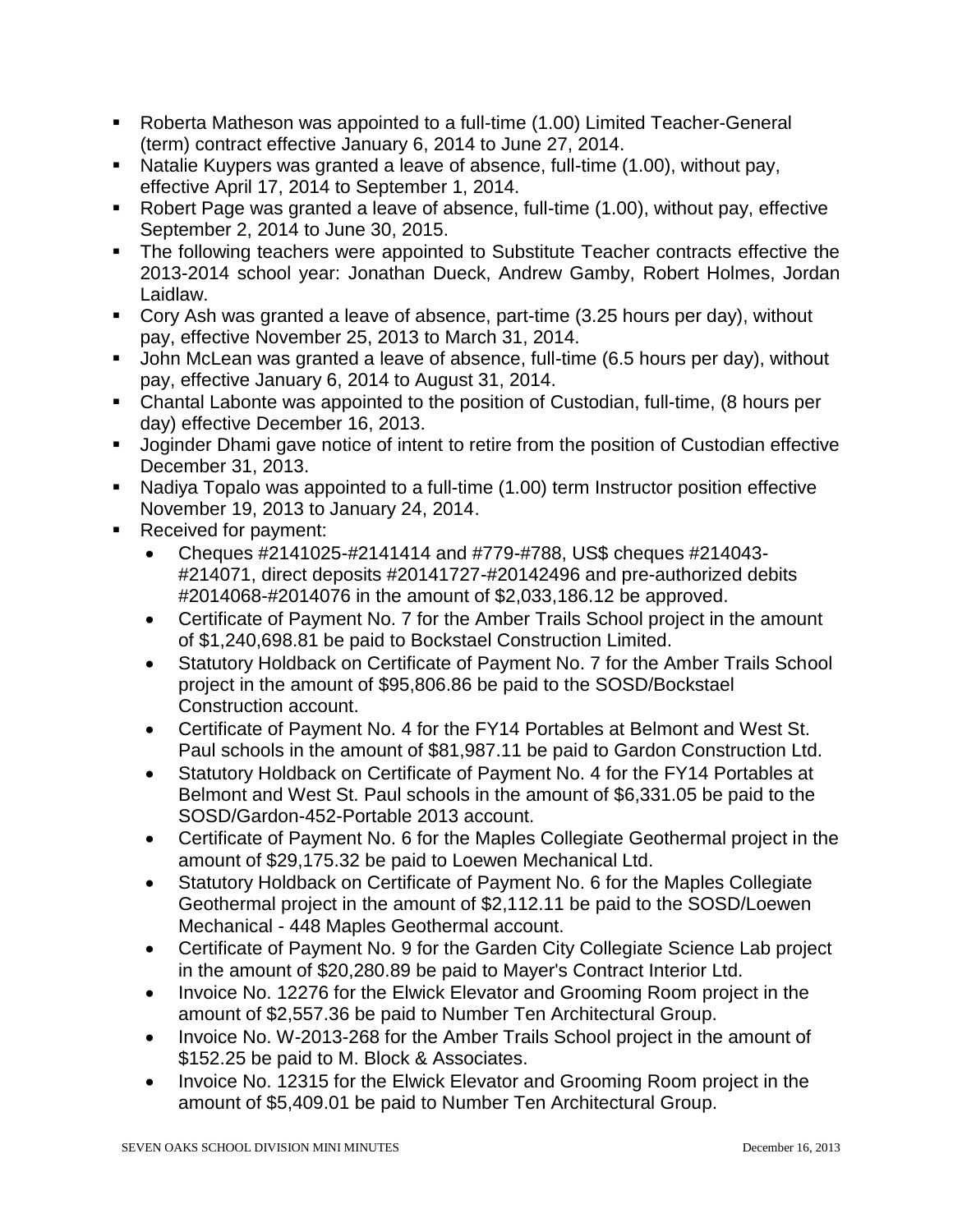- Invoice No. 12316 for the Edmund Partridge Elevator and Grooming Room project in the amount of \$4,807.97 be paid to Number Ten Architectural Group.
- Invoice No. 12508 for the Elwick Elevator and Grooming Room project in the amount of \$152.62 be paid to Number Ten Architectural Group.
- Invoice No. 12509 for the Edmund Partridge Elevator and Grooming Room project in the amount of \$152.62 be paid to Number Ten Architectural Group.
- Invoice No. 12623 for the Elwick Elevator and Grooming Room project in the amount of \$7,592.54 be paid to Number Ten Architectural Group.
- Invoice No. 12624 for the Edmund Partridge Elevator and Grooming Room project in the amount of \$11,276.19 be paid to Number Ten Architectural Group.
- Invoice No. 12627 for the Maples Collegiate Commons Addition project in the amount of \$9,512.52 be paid to Number Ten Architectural Group.
- Invoice No. 14047 for the FY14 Portable Classrooms at Belmont and West St. Paul schools in the amount of \$1,312.49 be paid to PSA Studio Inc.
- Invoice No. 14065 for the FY14 Portable Classrooms at Belmont and West St. Paul schools in the amount of \$288.74 be paid to PSA Studio Inc.
- Invoice No. 311 for the Amber Trails School project in the amount of \$1,627.50 be paid to QCA Building Envelope Ltd.
- Invoice No. 773275 for the FY12 Portable Classrooms at A.E. Wright, O.V. Jewitt and James Nisbet schools in the amount of \$264.70 be paid to Stantec Consulting.
- Correspondence received:
	- Edward Ploszay, Chair, Seven Oaks School Division: Letter to Mayor Sam Katz supporting concerns expressed by Pembina Trails School Division with respect to changes to snow clearing.
	- Modes of Transportation to and from School in Seven Oaks School Division.
	- MSBA e-bulletin December 11, 2013.
	- Notes from CSBA December 2013.
	- MERN Winter Forum 2014.
	- River East Transcona School Division: Job Bulletin Assistant Superintendent.
	- Seven Oaks School Division: September 30, 2013 Enrolment Report.
	- Brandon School Division: Job bulletin- Assistant Secretary-Treasurer.
	- Gail Anderson, Director, Consumer Protection Office: Legislation to repeal *The Charities Endorsement Act* effective December 31, 2013 is under consideration in the Legislature in Bill 46, The Statutes Correction and Minor Amendments Act, 2013.
	- Labour Relations, Manitoba School Boards Association: CPI, Unemployment Rate and Regional Trends Update November 2013.
	- Vickie Mundle, Pupil Transportation Unit, ManitobaEducation and Advanced Learning: Manitoba Infrastructure and Transportation Guidelines for Establishing Reduced-Speed School Zones.
	- John Weselake, A/Executive Director, Public Schools Finance Board: Retail Sales Tax Rate Change - note transition rules in Manitoba Finance, Taxation Division Notice RST 13-05, revised July 2013.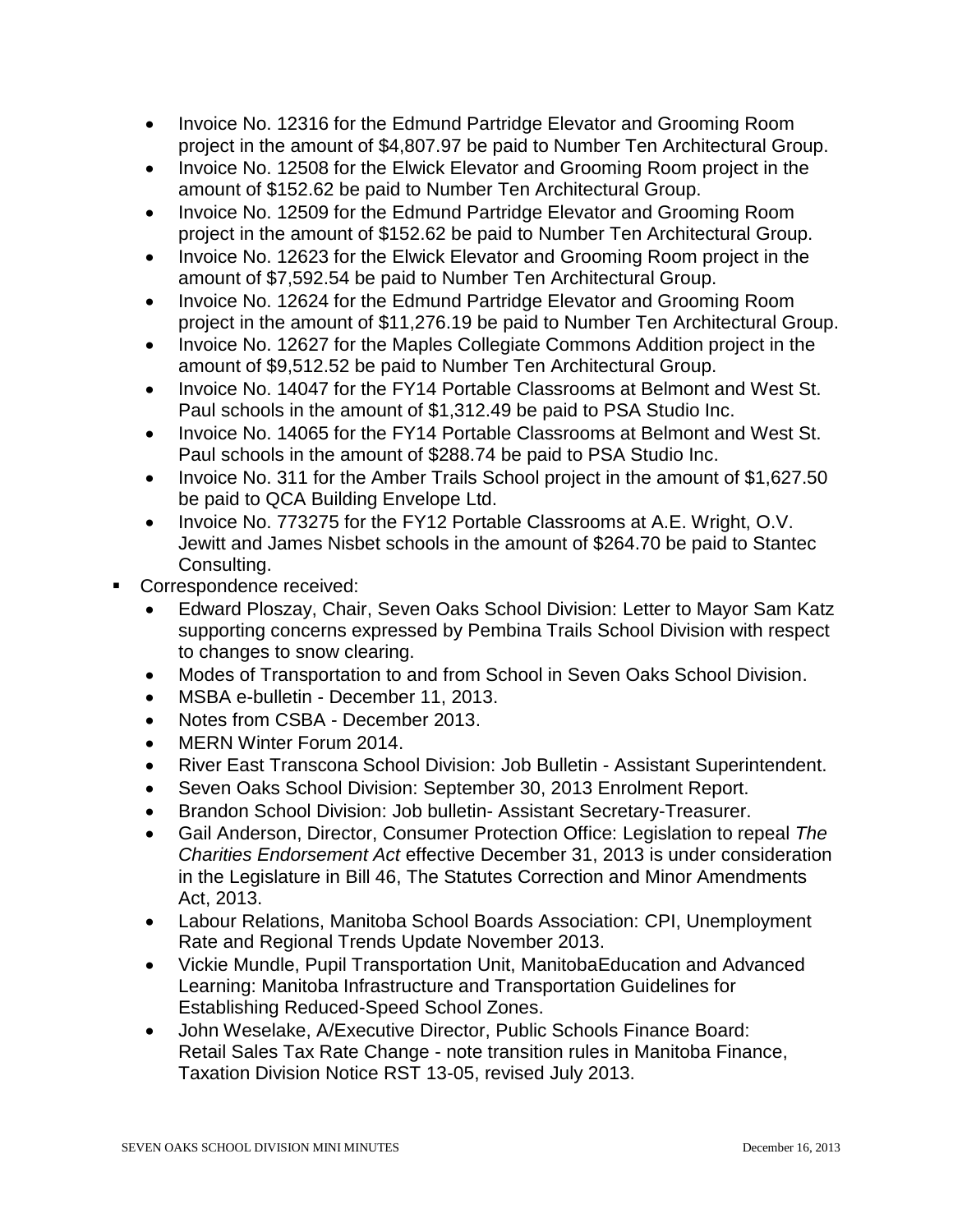- Chris Hagen, Senior Field Officer, Pupil Transportation Unit: Propane-Powered School Bus Purchase for 2014-15 School Year.
- Wayne Shimizu, Secretary-Treasurer, Seven Oaks School Division: Letter to Chris Hagen, Senior Field Officer, Pupil Transportation Unit, regarding Propane-Powered School Bus Purchase for 2014-15 School Year.
- Floyd Martens, President, Manitoba School Boards Association: Letter of support for an integrated system of early learning and childcare as outlined in Manitoba Child Care Association and Child Care Coalition of Manitoba's letter recently forwarded to the Minister of Family Services and Minister of Children and Youth Opportunities.
- Bob Craddock, Director, Assessment Services Department, Workers Compensation Board of Manitoba: 2014 WCB assessment rate.
- Manitoba News Release: December 2, 2013 Province Announces New Position at U of W to Strengthen Teacher Training in Math. New Interdepartmental Professor, Stronger Math Requirements for Teacher Candidates Will help Strengthen Student Performance: Minister Allum.
- Manitoba News Release: December 3, 2013 Province's Smaller Classes Initiative Results in 130 New Teachers in Schools This Year. More One-on-One with Teachers, Better Support for Students Learning 'Back-to-basics' Math, Language Arts Curriculum: Minister Allum.
- Manitoba News Release: December 9, 2013 Government Begins Pre-Budget Consultations. Province Using New Ways to Engage Manitobans on their Priorities: Minister Howard.
- Amanda Lefley, The Selkirk Journal: Article from Thursday, December 5, 2013 issue of The Selkirk Journal: "Weighing in on local school division board's upcoming budget".
- Andrea Lawson, Project Leader, The Public Schools Finance Board: Proposed Red River School - Design Authority.
- Liane Wychreschuk, Architect, Prairie Architects Inc.: Amber Trails Community School Site Observation Report No. 10.
- MCM Architects Inc.: Change Order No. 3 Victory School Daycare (Andrews Early Learning Centre).
- MCM Architects Inc.: Change Order No. 4 Victory School Daycare (Andrews Early Learning Centre).
- Craig Bachynski, Number TEN Architectural Group: Change Orders No. 2 & No. 3 - West St. Paul Grooming Room and Lifts.
- John Wassenaar, Number TEN Architectural Group: Change Order No. 13 Maples Collegiate Student Commons Addition.
- Andrea Lawson, A/Manager of Architectural Services, The Public Schools Finance Board: West St. Paul School - Elevator Lift, support for additional costs.
- Tania Liba, Office of the Mayor: Confirmation of receipt of letter regarding concerns of snow clearing service in Winnipeg.
- Dr. Donna Michaels, Superintendent/CEO, Brandon School Division: Annual Education Results Report for the 2012/2013 school year.